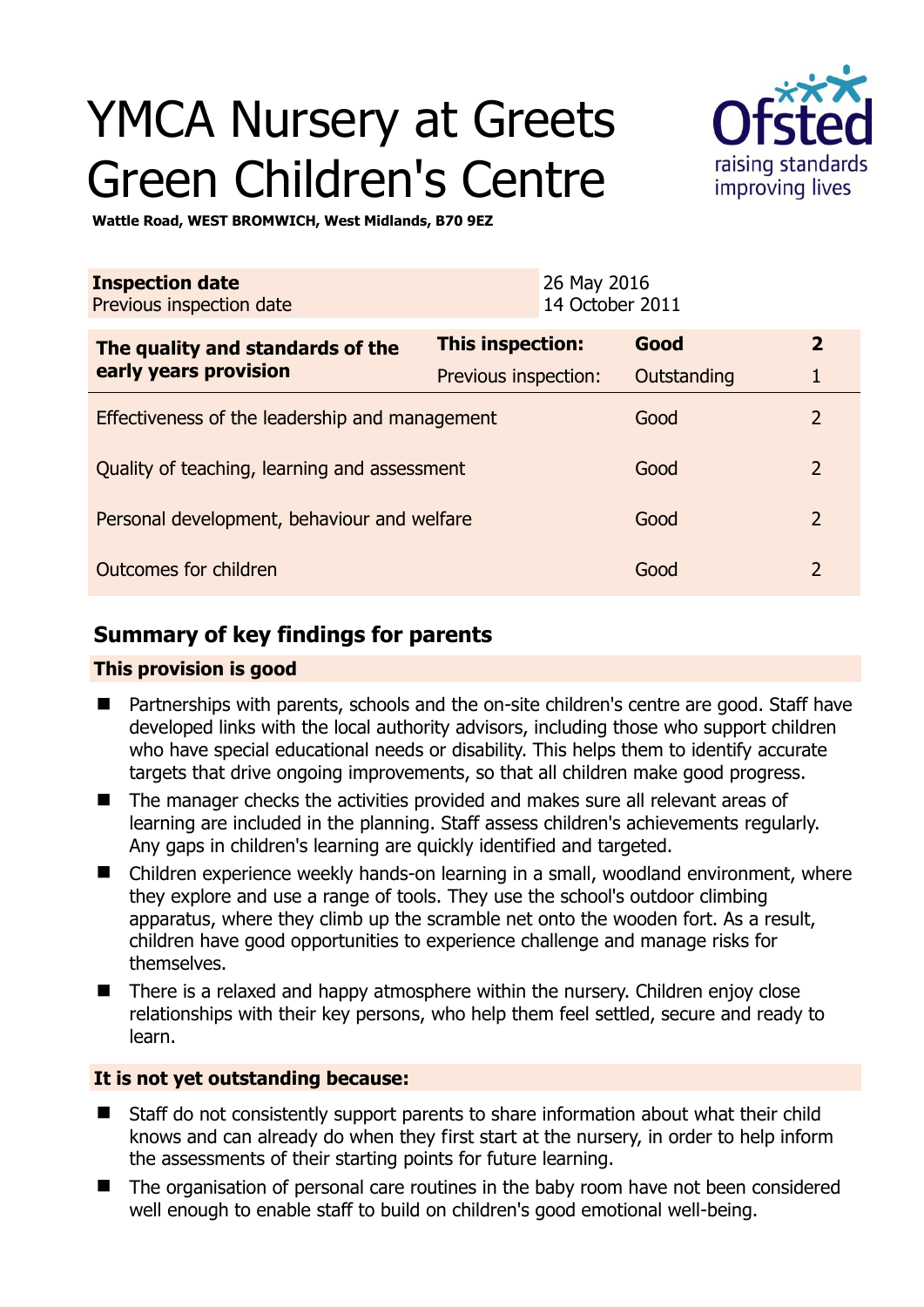# **What the setting needs to do to improve further**

#### **To further improve the quality of the early years provision the provider should:**

- gather more information from parents about their child when they first start and use this to help inform the assessments of the starting points for children's learning
- review how care routines are organised to provide a special and personal experience that builds further on children's already good emotional well-being.

#### **Inspection activities**

- The inspector observed the quality of teaching during activities indoors and outdoors and assessed the impact this has on children's learning.
- The inspector looked at children's assessment records and the planning documentation.
- The inspector completed a joint observation with the acting nursery manager.
- The inspector held a meeting with the acting nursery manager and the provider. She looked at relevant documentation, such as the nursery's self-evaluation and evidence of the suitability of staff working in the nursery.
- The inspector took account of the views of parents and children spoken to on the day.

#### **Inspector**

Linda Yates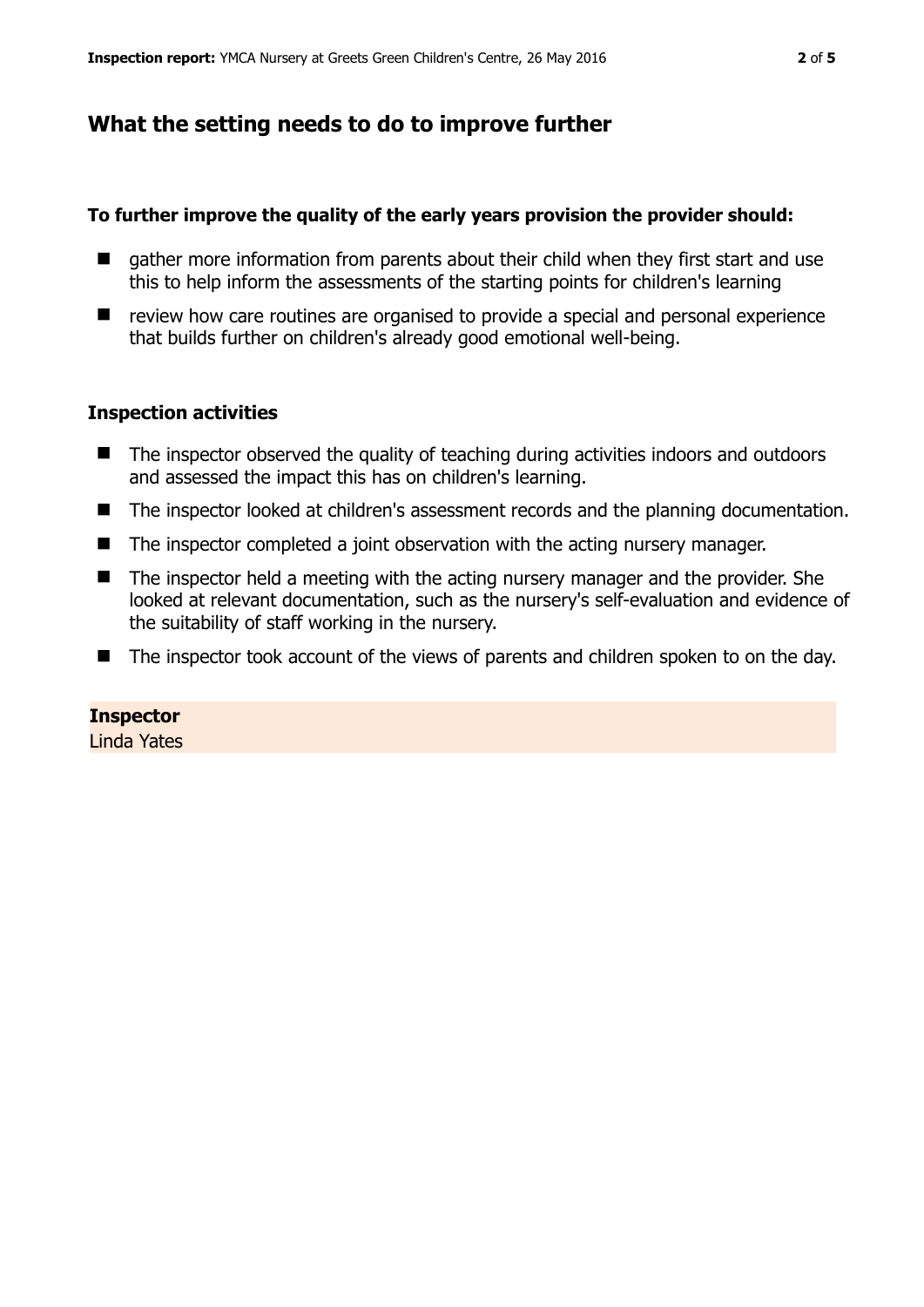# **Inspection findings**

## **Effectiveness of the leadership and management is good**

The arrangements for safeguarding are effective. There is a comprehensive, up-to-date safeguarding policy that is implemented at all times. Staff are aware of the procedure they must follow if they have concerns that a child is suffering from abuse. There is an effective complaints procedure in place. This means that staff have a good understanding of the correct procedure to follow to resolve any concerns or complaints in a timely manner. Staff receive regular, individual support meetings where they can seek advice and discuss their future training requirements. Their practice is monitored to ensure children receive highquality teaching to promote their good progress. Staff have recently completed training on working in partnership with parents. This has given them additional knowledge and skills to support parents so that they are more involved in their child's learning and development.

## **Quality of teaching, learning and assessment is good**

Staff understand and use a wide range of teaching strategies that successfully develops the vital skills children need for school. Toddlers in the baby room enjoy making marks in the sand. During this activity, staff use commentary to extend children's understanding and use questions that challenge them to think. Children in the two-to-three-year room thoroughly enjoy the daily literacy sessions, where they learn actions for each of the letter sounds. Staff use this multi-sensory method of learning to motivate children. As a result, they are confident in speaking many of the sounds letters make. Pre-school children laugh and giggle as they line up and wait for their turn on the organised outdoor obstacle course. They each test their physical skills as they jump in and out the hoops, run around the cones and kick the ball into the goal. During this activity, the key person models the correct action needed. She develops children's understanding of positional language as she describes what they are doing. Each child is praised for their attempts, thereby helping to develop their self-confidence. Children who speak English as an additional language are well supported. They have opportunities to speak their home language within the nursery, enabling them to make links with the English vocabulary they are learning.

## **Personal development, behaviour and welfare are good**

Staff are deployed effectively to ensure children are well supervised and that ratios are met at all times. Staff promote children's positive behaviour well. This includes the use of effective strategies and positive role modelling to encourage good behaviour. Staff have a good understanding of the correct procedure to follow in the event of a child having an accident at the nursery. They inform parents of any injury their child may have sustained and the treatment given, in order to promote continuity in children's care. Meals and snacks provided for the children are nutritious and well balanced.

## **Outcomes for children are good**

All children make good progress from their starting points. They build good friendships with others and learn to share and take turns. Children are encouraged to make their own choices and to establish their own ideas as they learn new concepts and solve problems.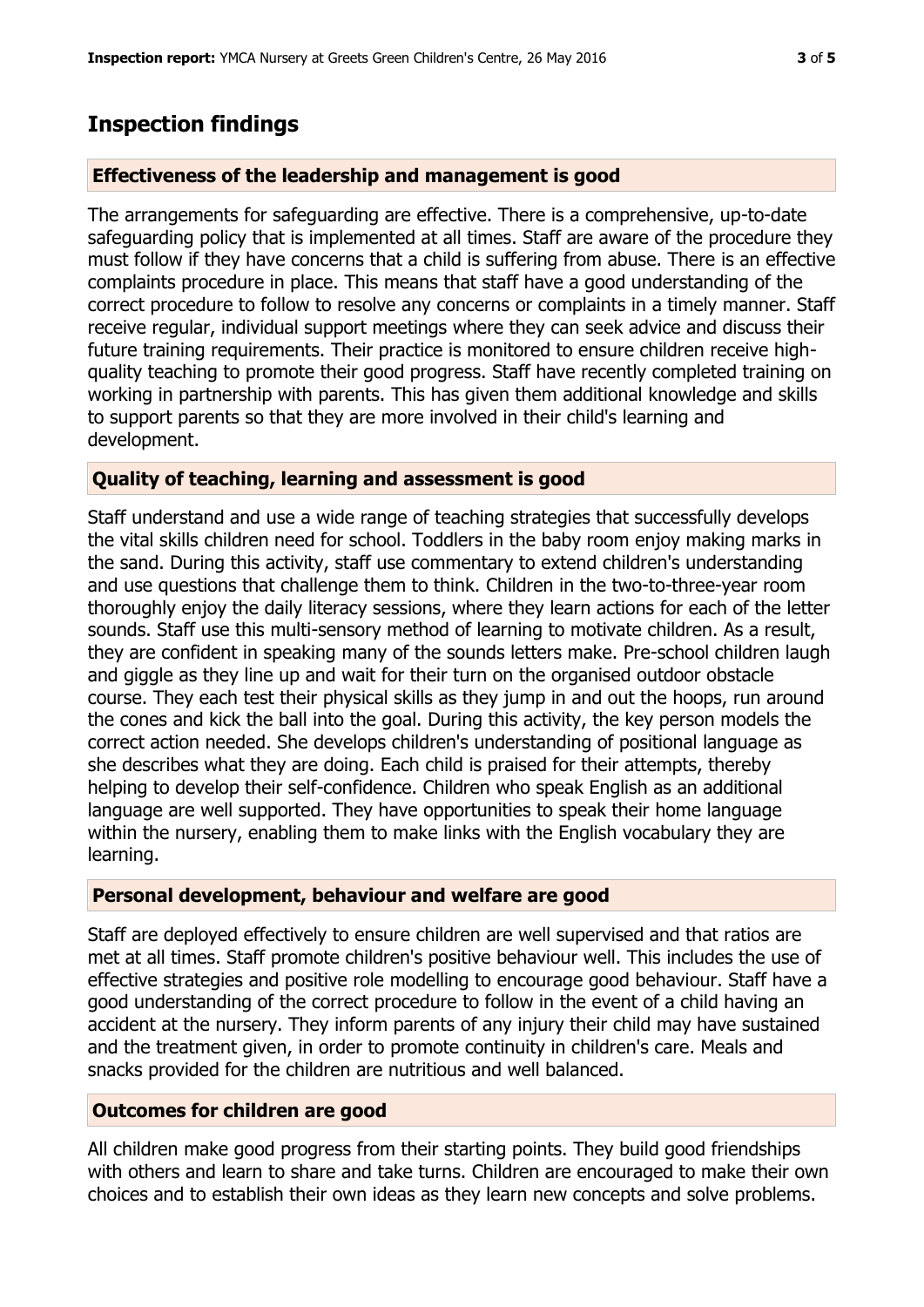# **Setting details**

| Unique reference number                             | EY343496                                                                             |  |
|-----------------------------------------------------|--------------------------------------------------------------------------------------|--|
| <b>Local authority</b>                              | Sandwell                                                                             |  |
| <b>Inspection number</b>                            | 849344                                                                               |  |
| <b>Type of provision</b>                            | Full-time provision                                                                  |  |
| Day care type                                       | Childcare - Non-Domestic                                                             |  |
| <b>Registers</b>                                    | Early Years Register, Compulsory Childcare<br>Register, Voluntary Childcare Register |  |
| <b>Age range of children</b>                        | $0 - 5$                                                                              |  |
| <b>Total number of places</b>                       | 52                                                                                   |  |
| Number of children on roll                          | 81                                                                                   |  |
| Name of registered person                           | West Bromwich & District Y.M.C.A. Community<br><b>Enterprises</b>                    |  |
| <b>Registered person unique</b><br>reference number | RP902437                                                                             |  |
| Date of previous inspection                         | 14 October 2011                                                                      |  |
| <b>Telephone number</b>                             | 0121 533 1764                                                                        |  |

YMCA Nursery at Greets Green Children's Centre was registered in 2006. It is one of two nurseries managed by West Bromwich & District Y.M.C.A. Community Enterprises. The nursery employs 15 members of childcare staff. Of these, one holds an appropriate early years qualification at level 5 and 13 hold qualifications at level 3. The nursery opens from Monday to Friday for 51 weeks of the year. Sessions are from 7.30am until 6pm. The nursery provides funded early education for two-, three- and four-year-old children. It supports a number of children who speak English as an additional language and those who have special educational needs or disability.

This inspection was carried out by Ofsted under sections 49 and 50 of the Childcare Act 2006 on the quality and standards of provision that is registered on the Early Years Register. The registered person must ensure that this provision complies with the statutory framework for children's learning, development and care, known as the early years foundation stage.

Any complaints about the inspection or the report should be made following the procedures set out in the guidance 'Complaints procedure: raising concerns and making complaints about Ofsted', which is available from Ofsted's website: www.gov.uk/government/organisations/ofsted. If you would like Ofsted to send you a copy of the guidance, please telephone 0300 123 4234, or email enquiries@ofsted.gov.uk.